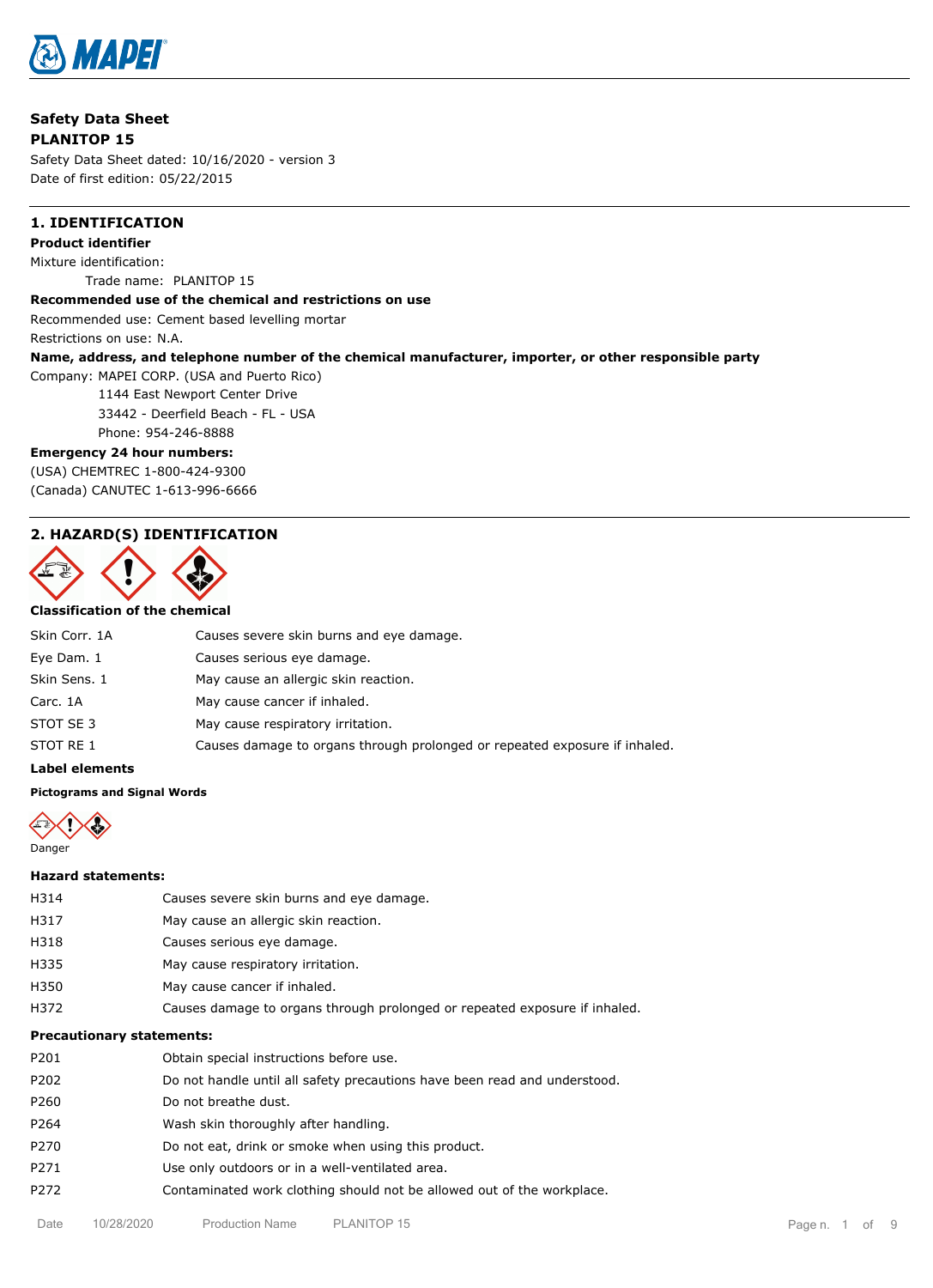| P280           | Wear protective gloves/protective clothing/eye protection/face protection.                                                          |
|----------------|-------------------------------------------------------------------------------------------------------------------------------------|
| P301+P330+P331 | IF SWALLOWED: rinse mouth. Do NOT induce vomiting.                                                                                  |
| P302+P352      | IF ON SKIN: Wash with plenty of water.                                                                                              |
| P304+P340      | IF INHALED: Remove person to fresh air and keep comfortable for breathing.                                                          |
| P305+P351+P338 | IF IN EYES: Rinse cautiously with water for several minutes. Remove contact lenses, if present and easy<br>to do. Continue rinsing. |
| P308+P313      | IF exposed or concerned: Get medical advice/attention.                                                                              |
| P310           | Immediately call a doctor.                                                                                                          |
| P314           | Get medical advice/attention if you feel unwell.                                                                                    |
| P321           | Specific treatment (see supplementary instructions on this label).                                                                  |
| P333+P313      | If skin irritation or rash occurs: Get medical advice/attention.                                                                    |
| P363           | Wash contaminated clothing before reuse.                                                                                            |
| P403+P233      | Store in a well-ventilated place. Keep container tightly closed.                                                                    |
| P405           | Store locked up.                                                                                                                    |
| P501           | Dispose of contents/container in accordance with applicable regulations.                                                            |
|                | Ingredient(s) with unknown acute toxicity:                                                                                          |

None

**Hazards not otherwise classified identified during the classification process:**

None

## **3. COMPOSITION/INFORMATION ON INGREDIENTS**

## **Substances**

N.A.

## **Mixtures**

Hazardous components within the meaning of 29 CFR 1910.1200 and related classification:

|  |  |  | <b>List of components</b> |
|--|--|--|---------------------------|
|--|--|--|---------------------------|

| <b>Quantity</b> | <b>Name</b>     | Ident. Numb.    | Classification                                                                   | <b>Registration Number</b> |
|-----------------|-----------------|-----------------|----------------------------------------------------------------------------------|----------------------------|
| $25 - 50 %$     | PORTLAND CEMENT | CAS:65997-15-1  | STOT SE 3, H335; Eye Dam. 1,<br>H318; Skin Sens. 1, H317; Skin<br>Corr. 1A, H314 |                            |
| $25 - 50 %$     | Silica Sand     | CAS:14808-60-7  | STOT RE 1, H372; Carc. 1A, H350                                                  |                            |
| $25 - 50 %$     | Silica Sand     | CAS: 14808-60-7 | STOT RE 1, H372; Carc. 1A, H350                                                  |                            |
| $1 - 2.5 \%$    | CALCIUM OXIDE   | CAS: 1305-78-8  | Skin Irrit. 2, H315; STOT SE 3,<br>H335; Eye Dam. 1, H318                        |                            |

## **4. FIRST AID MEASURES**

## **Description of first aid measures**

In case of skin contact:

Immediately take off all contaminated clothing.

OBTAIN IMMEDIATE MEDICAL ATTENTION.

Obtain medical attention if skin related symptoms persist.

Remove contaminated clothing immediately and dispose of safely.

After contact with skin, wash immediately with soap and plenty of water.

In case of eyes contact:

After contact with the eyes, rinse with water with the eyelids open for a sufficient length of time, then consult an opthalmologist immediately.

Protect uninjured eye.

In case of Ingestion:

Do not induce vomiting, get medical attention showing the SDS and the hazard label.

In case of Inhalation:

If breathing is irregular or stopped, administer artificial respiration.

In case of inhalation, consult a doctor immediately and show him packing or label.

### **Most important symptoms/effects, acute and delayed**

Eye irritation

Eye damages

Skin Irritation

Erythema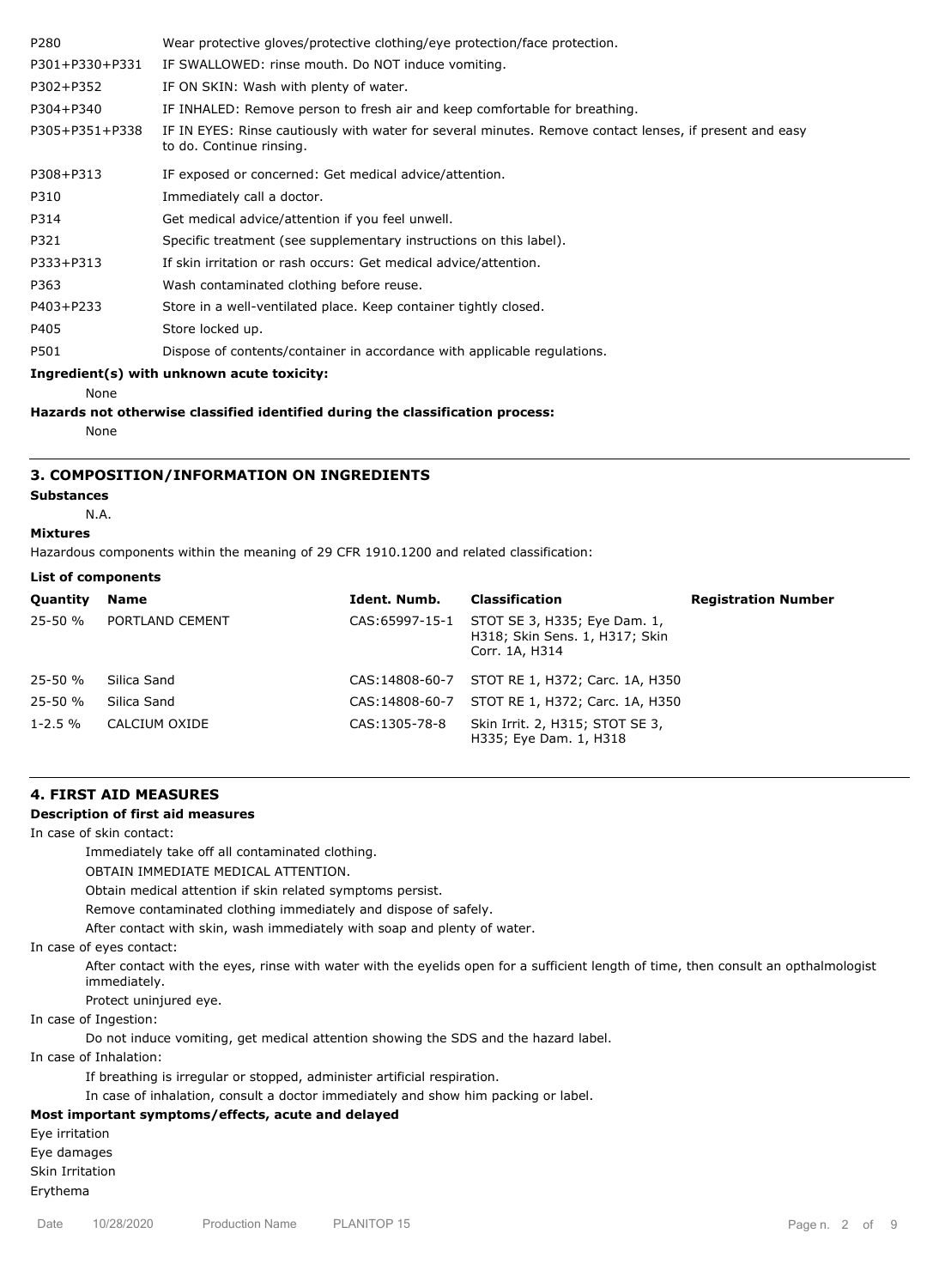#### **Indication of any immediate medical attention and special treatment needed**

In case of accident or unwellness, seek medical advice immediately (show directions for use or safety data sheet if possible). Treatment:

(see paragraph 4.1)

### **5. FIRE-FIGHTING MEASURES**

#### **Extinguishing media**

Suitable extinguishing media:

Water.

Carbon dioxide (CO2).

#### **Unsuitable extinguishing media:**

None in particular.

#### **Specific hazards arising from the chemical**

Do not inhale explosion and combustion gases.

Burning produces heavy smoke.

Hazardous combustion products: N.A.

Explosive properties: N.A.

Oxidizing properties: N.A.

## **Special protective equipment and precautions for fire-fighters**

Use suitable breathing apparatus.

Collect contaminated fire extinguishing water separately. This must not be discharged into drains. Move undamaged containers from immediate hazard area if it can be done safely.

## **6. ACCIDENTAL RELEASE MEASURES**

#### **Personal precautions, protective equipment and emergency procedures**

Wear personal protection equipment.

Wear breathing apparatus if exposed to vapours/dusts/aerosols.

Provide adequate ventilation.

Use appropriate respiratory protection.

See protective measures under point 7 and 8.

## **Methods and material for containment and cleaning up**

Suitable material for taking up: absorbing material, organic, sand Wash with plenty of water.

## **7. HANDLING AND STORAGE**

#### **Precautions for safe handling**

Avoid contact with skin and eyes, inhalation of vapours and mists.

Exercise the greatest care when handling or opening the container.

Do not use on extensive surface areas in premises where there are occupants.

Use localized ventilation system.

Don't use empty container before they have been cleaned.

Before making transfer operations, assure that there aren't any incompatible material residuals in the containers.

Contaminated clothing should be changed before entering eating areas.

Do not eat or drink while working.

See also section 8 for recommended protective equipment.

#### **Conditions for safe storage, including any incompatibilities**

Storage temperature: N.A.

Always keep in a well ventilated place.

Incompatible materials:

None in particular.

Instructions as regards storage premises:

Cool and adequately ventilated.

## **8. EXPOSURE CONTROLS/PERSONAL PROTECTION**

## **Control parameters**

#### **List of components with OEL value**

| Component |                 | OEL<br>Country<br>Type | Ceiling Long | Term<br>mq/m3 | Lona<br>Term<br>ppm | Short<br>Term<br>mq/m3 | Short<br>Term<br>ppm | <b>Behaviour Note</b> |                |  |  |
|-----------|-----------------|------------------------|--------------|---------------|---------------------|------------------------|----------------------|-----------------------|----------------|--|--|
|           | PORTLAND CEMENT | OSHA                   |              | 15            |                     |                        |                      |                       |                |  |  |
| Date      | 10/28/2020      | <b>Production Name</b> | PLANITOP 15  |               |                     |                        |                      |                       | Page n. 3 of 9 |  |  |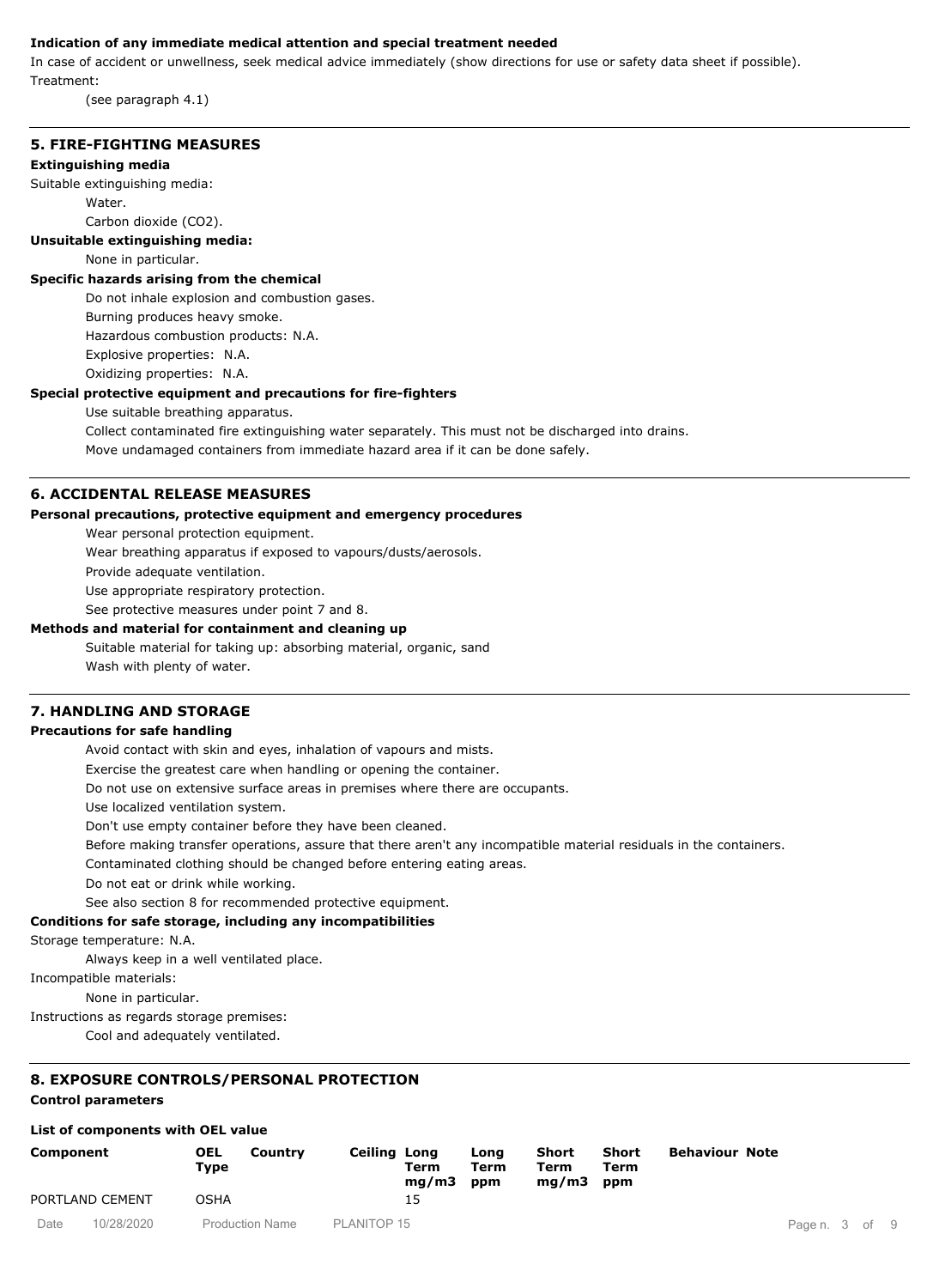|               | <b>OSHA</b>  |                | 5     |   |                                                                                                            |
|---------------|--------------|----------------|-------|---|------------------------------------------------------------------------------------------------------------|
|               | <b>ACGIH</b> |                | 1     |   | A4 - Not Classifiable as a<br>Human<br>Carcinogen; pulmonary<br>function; respiratory<br>symptoms; asthma; |
|               | <b>ACGIH</b> |                | 1     |   | A4 - Not Classifiable as a<br>Human<br>Carcinogen; pulmonary<br>function; respiratory<br>symptoms; asthma  |
|               | <b>MAK</b>   | <b>AUSTRIA</b> | 5     |   |                                                                                                            |
|               | <b>MAK</b>   | SWITZERLAND    | 5     |   |                                                                                                            |
| Silica Sand   | <b>ACGIH</b> |                | 0,025 |   | A2 - Suspected Human<br>Carcinogen; lung<br>cancer; pulmonary fibrosis;                                    |
| Silica Sand   | <b>ACGIH</b> |                | 0,025 |   | A2 - Suspected Human<br>Carcinogen; lung<br>cancer; pulmonary fibrosis;                                    |
| CALCIUM OXIDE | <b>OSHA</b>  |                | 5     |   |                                                                                                            |
|               | <b>ACGIH</b> |                | 2     |   | upper respiratory tract<br>irritation;                                                                     |
|               | <b>MAK</b>   | <b>GERMANY</b> | 1     |   |                                                                                                            |
|               | ACGIH        |                | 2     |   | upper respiratory tract<br>irritation                                                                      |
|               | <b>MAK</b>   | <b>AUSTRIA</b> | 1     | 4 |                                                                                                            |
|               | <b>MAK</b>   | SWITZERLAND    | 2     |   |                                                                                                            |
|               |              |                |       |   |                                                                                                            |

Appropriate engineering controls: N.A.

#### **Individual protection measures**

Eye protection:

Use close fitting safety goggles, don't use eye lens.

Protection for skin:

Use clothing that provides comprehensive protection to the skin, e.g. cotton, rubber, PVC or viton. Protection for hands:

Use protective gloves that provides comprehensive protection, e.g. P.V.C., neoprene or rubber.

Respiratory protection:

Use adequate protective respiratory equipment.

## **9. PHYSICAL AND CHEMICAL PROPERTIES**

#### **Information on basic physical and chemical properties**

Physical state: Solid Appearance and colour: Powder white Odour: cement like Odour threshold: N.A. pH: N.A. pH (water dispersion, 10%): 11.50 Melting point / freezing point: N.A. Initial boiling point and boiling range: N.A. Flash point: Not Applicable Evaporation rate: N.A. Upper/lower flammability or explosive limits: N.A. Vapour density: N.A. Vapour pressure: N.A. Relative density: 2.15 g/cm3 Solubility in water: N.A. Solubility in oil: N.A. Partition coefficient (n-octanol/water): N.A. Auto-ignition temperature: N.A. Decomposition temperature: N.A. Viscosity: N.A.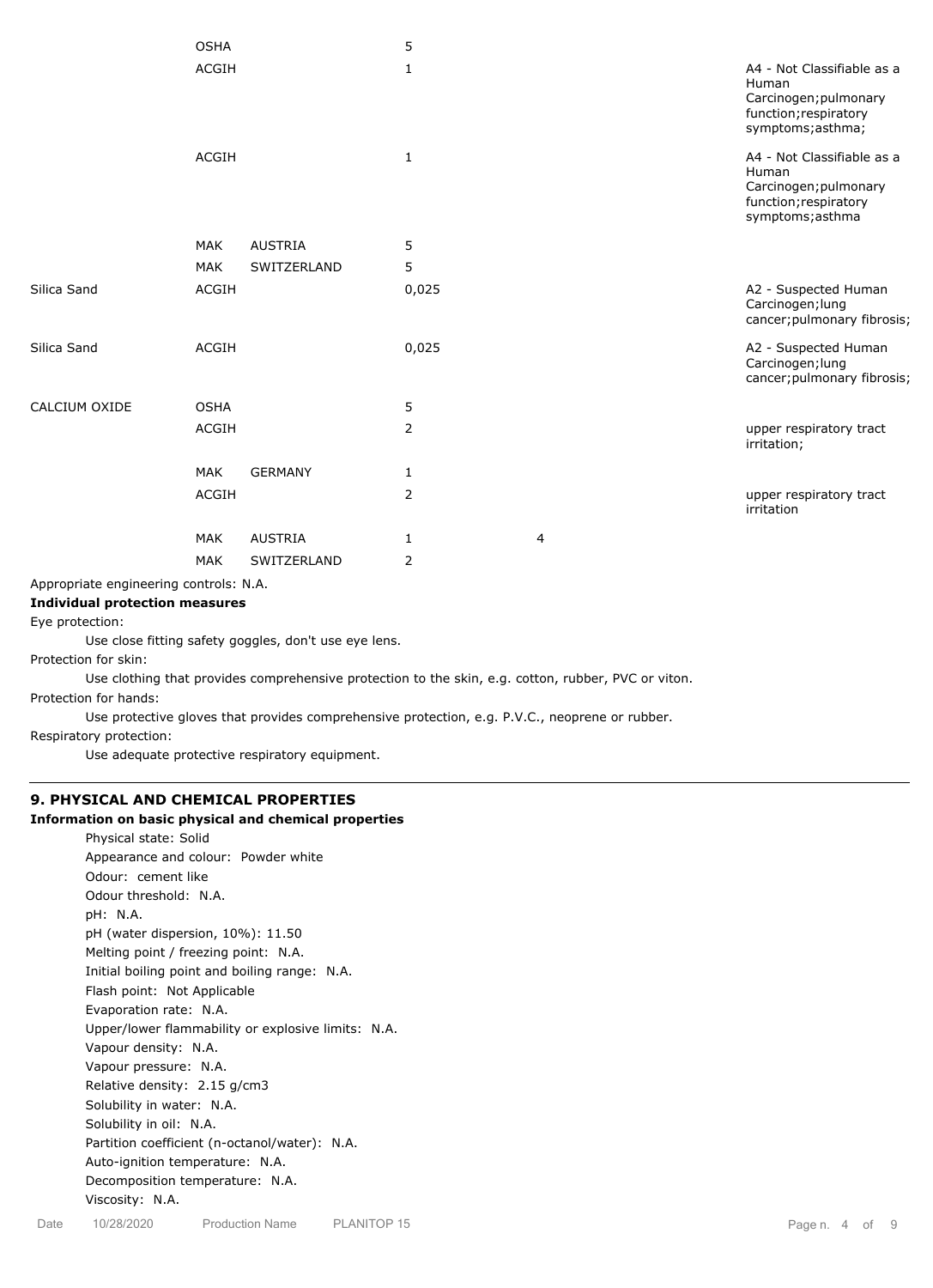Explosive properties: N.A. Oxidizing properties: N.A. Solid/gas flammability: N.A.

### **Other information**

Substance Groups relevant properties N.A. Miscibility: N.A. Fat Solubility: N.A. Conductivity: N.A.

## **10. STABILITY AND REACTIVITY**

#### **Reactivity**

Stable under normal conditions

## **Chemical stability**

Data not available.

**Possibility of hazardous reactions**

#### None.

**Conditions to avoid**

Stable under normal conditions.

## **Incompatible materials**

None in particular.

#### **Hazardous decomposition products**

None.

## **11. TOXICOLOGICAL INFORMATION**

#### **Information on toxicological effects**

#### **Toxicological information of the mixture:**

There is no toxicological data available on the mixture. Consider the individual concentration of each component to assess toxicological effects resulting from exposure to the mixture.

#### **Toxicological information on main components of the mixture:**

| Silica Sand   | a) acute toxicity | LD50 Oral Rat = 500 mg/kg |
|---------------|-------------------|---------------------------|
| Silica Sand   | a) acute toxicity | LD50 Oral Rat = 500 mg/kg |
| CALCIUM OXIDE | a) acute toxicity | LD50 Oral Rat = 500 mg/kg |

#### **If not differently specified, the information required in the regulation and listed below must be considered as N.A.**

a) acute toxicity

- b) skin corrosion/irritation
- c) serious eye damage/irritation
- d) respiratory or skin sensitisation
- e) germ cell mutagenicity
- f) carcinogenicity
- g) reproductive toxicity
- h) STOT-single exposure

Toxicological kinetics, metabolism and distribution information

i) STOT-repeated exposure

j) aspiration hazard

## **Substance(s) listed on the IARC Monographs:**

| Silica Sand | Group 1 |
|-------------|---------|
| Silica Sand | Group 1 |

## **Substance(s) listed as OSHA Carcinogen(s):**

Silica Sand Silica Sand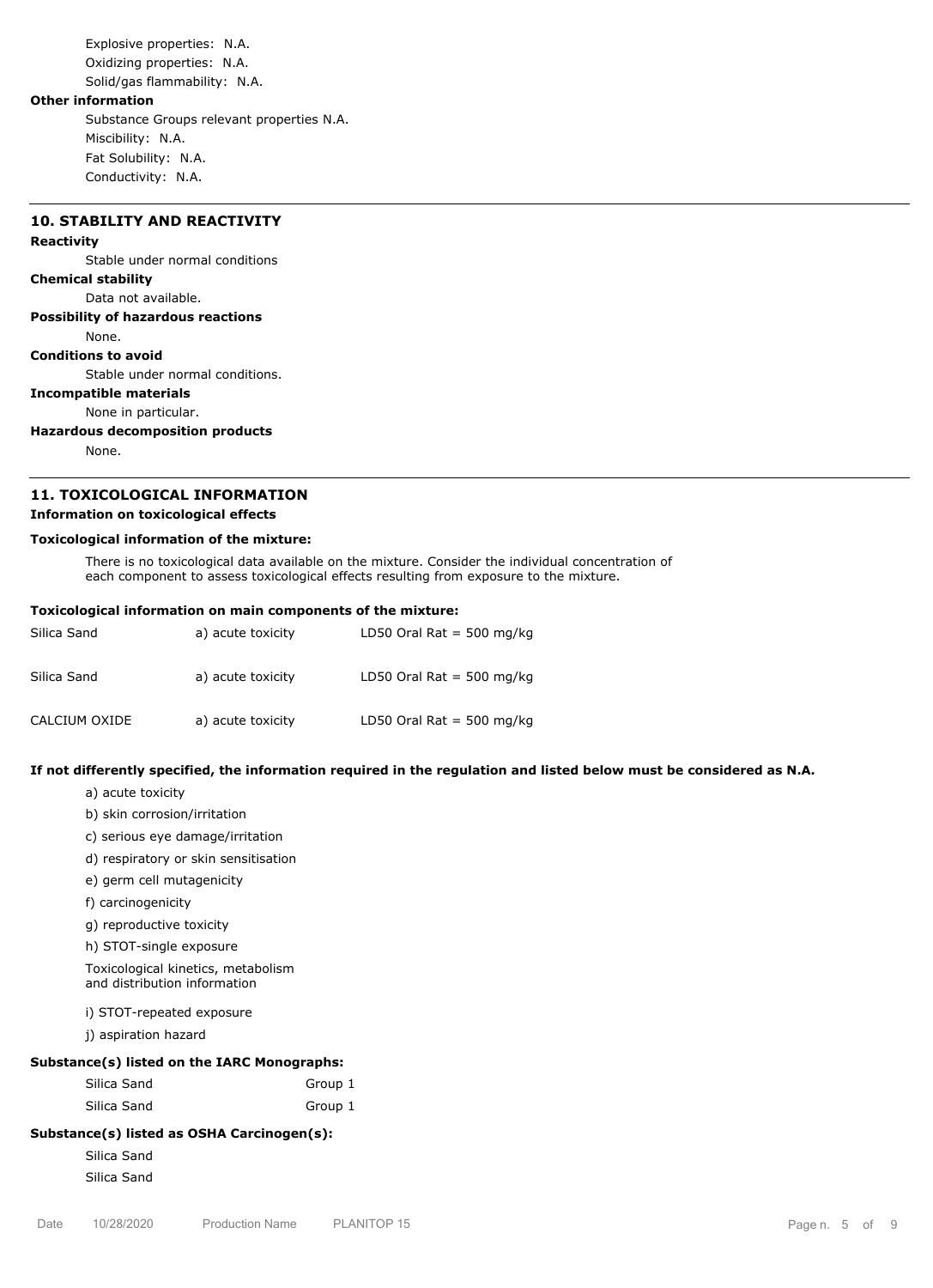#### **Substance(s) listed as NIOSH Carcinogen(s):**

Silica Sand Silica Sand

#### **Substance(s) listed on the NTP report on Carcinogens:**

Silica Sand Silica Sand

#### **12. ECOLOGICAL INFORMATION**

#### **Toxicity**

Adopt good working practices, so that the product is not released into the environment. Eco-Toxicological Information:

#### **List of components with eco-toxicological properties**

| Component     | Ident. Numb.    | <b>Ecotox Infos</b>                                                            |
|---------------|-----------------|--------------------------------------------------------------------------------|
| Silica Sand   | CAS: 14808-60-7 | a) Aquatic acute toxicity : LC50 carp $> 10000,00000$ mg/L 72h                 |
| Silica Sand   | CAS: 14808-60-7 | a) Aquatic acute toxicity : $LCS0$ carp $> 10000,00000$ mg/L 72h               |
| CALCIUM OXIDE | CAS: 1305-78-8  | a) Aquatic acute toxicity : LC50 Fish Cyprinus carpio = $1070$ mg/L 96h IUCLID |

## **Persistence and degradability**

N.A.

### **Bioaccumulative potential**

N.A.

#### **Mobility in soil**

N.A.

#### **Other adverse effects**

N.A.

## **13. DISPOSAL CONSIDERATIONS**

## **Waste treatment methods**

The generation of waste should be avoided or minimized wherever possible. Recover if possible.

Methods of disposal:

Disposal of this product, solutions, packaging and any by-products should at all times comply with the requirements of environmental protection and waste disposal legislation and any regional local authority requirements.

Dispose of surplus and nonrecyclable products via a licensed waste disposal contractor.

Do not dispose of waste into sewers.

Disposal considerations:

Do not allow to enter drains or watercourses.

Dispose of product according to all federal, state and local applicable regulations.

If this product is mixed with other wastes, the original waste product code may no longer apply and the appropriate code should be assigned.

Dispose of containers contaminated by the product in accordance with local or national legal provisions. For further information, contact your local waste authority.

Special precautions:

This material and its container must be disposed of in a safe way. Care should be taken when handling untreated empty containers. Avoid dispersal of spilled material and runoff and contact with soil, waterways, drains and sewers.

Empty containers or liners may retain some product residues. Do not re-use empty containers.

#### **14. TRANSPORT INFORMATION**

Not classified as dangerous in the meaning of transport regulations.

## **UN number**

ADR-UN number: N.A. DOT-UN Number: N.A. IATA-Un number: N.A. IMDG-Un number: N.A.

## **UN proper shipping name**

ADR-Shipping Name: N.A. DOT-Proper Shipping Name: N.A. IATA-Technical name: N.A. IMDG-Technical name: N.A.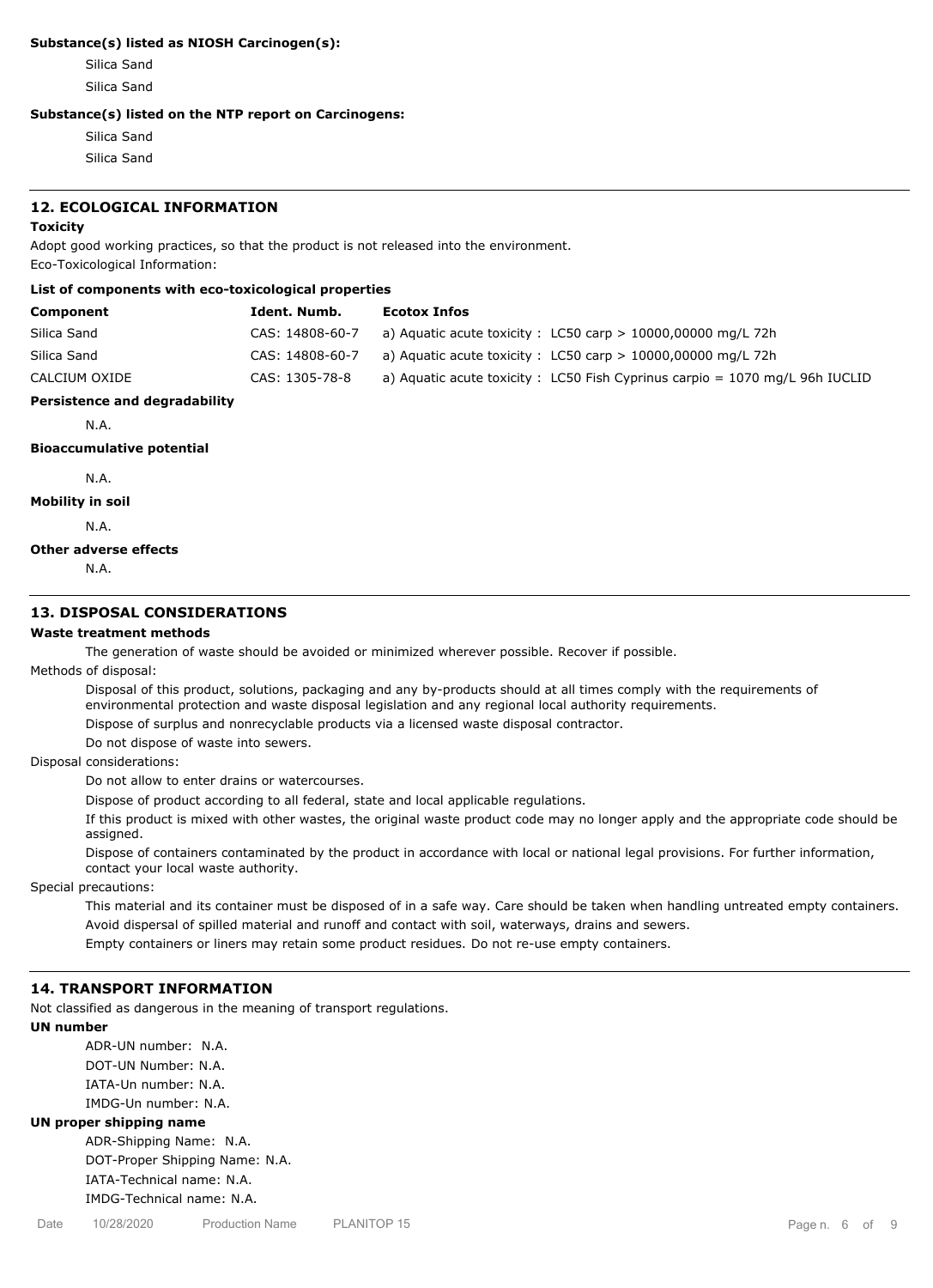### **Transport hazard class(es)**

ADR-Class: N.A. DOT-Hazard Class: N.A. IATA-Class: N.A. IMDG-Class: N.A.

#### **Packing group**

ADR-Packing Group: N.A. DOT-Packing group: N.A. IATA-Packing group: N.A. IMDG-Packing group: N.A.

#### **Environmental hazards**

Marine pollutant: No Environmental Pollutant: N.A.

## **Transport in bulk according to Annex II of MARPOL73/78 and the IBC Code**

N.A.

#### **Special precautions**

Department of Transportation (DOT): N.A. Road and Rail ( ADR-RID ) : N.A. Air ( IATA ) : N.A. Sea ( IMDG ) : N.A.

#### **15. REGULATORY INFORMATION**

### **USA - Federal regulations**

#### **TSCA - Toxic Substances Control Act**

**TSCA inventory:**

All the components are listed on the TSCA inventory

#### **TSCA listed substances:**

| PORTLAND CEMENT | is listed in TSCA Section 8b |  |
|-----------------|------------------------------|--|
| Silica Sand     | is listed in TSCA Section 8b |  |
| Silica Sand     | is listed in TSCA Section 8b |  |
| CALCIUM OXIDE   | is listed in TSCA Section 8b |  |

## **SARA - Superfund Amendments and Reauthorization Act**

## **Section 302 - Extremely Hazardous Substances:**

No substances listed

## **Section 304 - Hazardous substances:**

No substances listed

## **Section 313 - Toxic chemical list:**

No substances listed

## **CERCLA - Comprehensive Environmental Response, Compensation, and Liability Act Substance(s) listed under CERCLA:**

No substances listed

## **CAA - Clean Air Act**

## **CAA listed substances:**

No substances listed

## **CWA - Clean Water Act**

## **CWA listed substances:**

### No substances listed

## **USA - State specific regulations**

**California Proposition 65**

## **Substance(s) listed under California Proposition 65:**

| Silica Sand | Listed as carcinogen |
|-------------|----------------------|
| Silica Sand | Listed as carcinogen |

## **Massachusetts Right to know**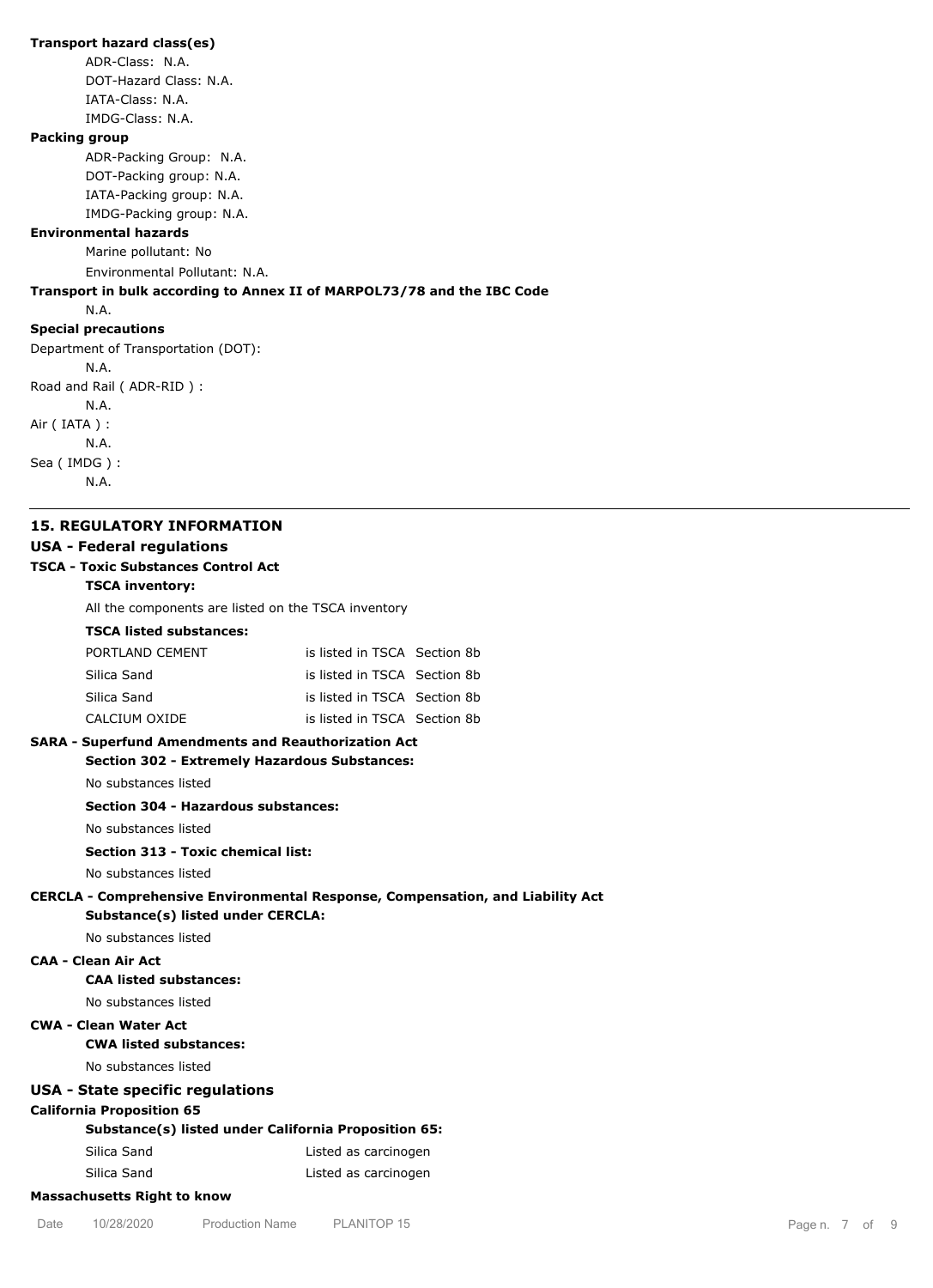#### **Substance(s) listed under Massachusetts Right to know:**

PORTLAND CEMENT

Silica Sand

Silica Sand

CALCIUM OXIDE

## **Pennsylvania Right to know**

**Substance(s) listed under Pennsylvania Right to know:**

PORTLAND CEMENT

Silica Sand Silica Sand

CALCIUM OXIDE

#### **New Jersey Right to know**

**Substance(s) listed under New Jersey Right to know:**

PORTLAND CEMENT Silica Sand Silica Sand CALCIUM OXIDE

## **Canada - Federal regulations**

## **DSL - Domestic Substances List**

## **DSL Inventory:**

All the substances are listed in the DSL.

## **NDSL - Non Domestic Substances List**

**NDSL Inventory:**

No substances listed

### **NPRI - National Pollutant Release Inventory Substances listed in NPRI:**

No substances listed

# **16. OTHER INFORMATION**

## **Code Description** H314 Causes severe skin burns and eye damage. H315 Causes skin irritation. H317 May cause an allergic skin reaction. H318 Causes serious eye damage. H335 May cause respiratory irritation. H350 May cause cancer. H350 May cause cancer if inhaled. H372 Causes damage to organs through prolonged or repeated exposure. H372 Causes damage to organs through prolonged or repeated exposure if inhaled.

Safety Data Sheet dated: 10/16/2020 - version 3

Product code: 2334

## **Additional classification information**



HMIS Health: 2 = Moderate HMIS Health - Is health hazard chronic? Yes HMIS Flammability: 0 = Not Combustible HMIS Reactivity: 0 = Minimal HMIS P.P.E.: Safety glasses, gloves, dust respirator NFPA Health: 2 = Moderate NFPA Flammability: 0 = Not Combustible